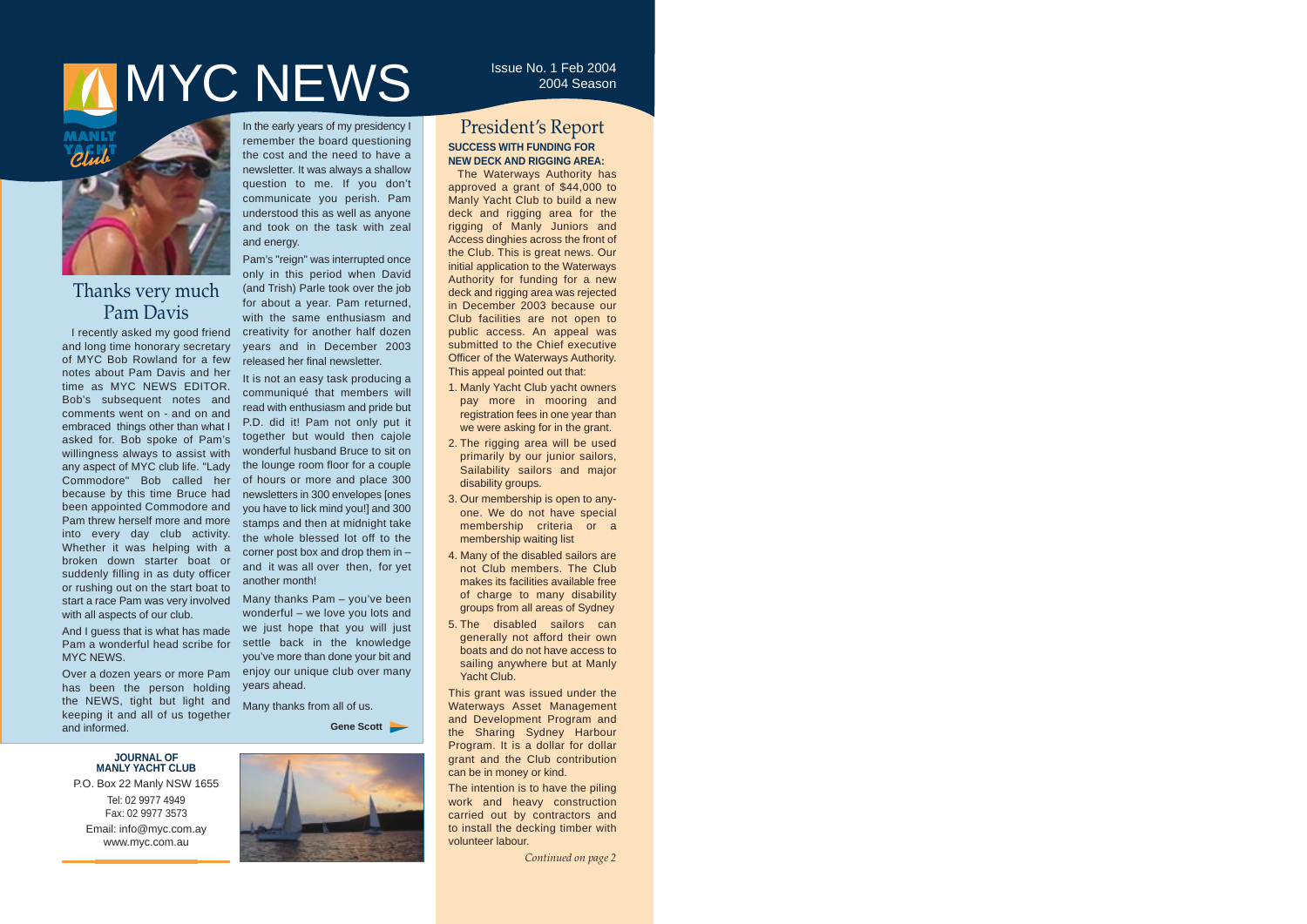#### **A CREW'S VIEW OF THE OCEAN RACE**

Like every sailor I aspire to a Whitbread or a Sydney-to-Hobart even if I know I'm never going to get a guernsey at one. Offshore racing is the pointy end of messing about in boats and there could be no gentler introduction to it than the MYC races from Manly to Port Stephens. The racing was harder than the harbour variety but it was also very close, the unfamiliar territory levelled the playing field and the longer races penalising unlucky decisions.

Manly to Pittwater was the most pedestrian of all the legs with good weather and familiar terrain for the competitors. Outside the heads the wind was easterly with a beat most of the way except for a very short spinnaker run round Barrenjoey. Rafting up at the Royal Motor Yacht Club we found the facilities were excellent and enjoyed a hot shower before dinner. Results for the first race featured the usual suspects with Déjà Vu winning on handicap from Crowbar and Pensive.

Day two was an early start off Palm Beach and a late finish with some lively weather off Newcastle. Eight hours of slamming into the swell prompted your faithful author to decorate the leeward rail of Pensive with his breakfast, a fitting christening for an offshore virgin I feel.

The welcome in Newcastle was warm and well organized. A couple of Newcastle Yacht Club members welcomed everyone and ensured the pub across the road stayed open long enough to feed all the crews straggling in. One overdue crew turned up to tuck into chow still in their waterproofs. The second race results were a little more unorthodox with newcomer Jillaroo stealing the limelight from TwoCan and Pensive.

The Newcastle start was notable with eight boats jostling for position on a short line and everyone doing their best to ignore the thousand-ton freighters manoeuvring in the narrow channel. Between the breakwaters there was a stint of starboard-to-port dicing and at the harbour mouth competitors either opted to head out to sea or hug the coast in a series of short tacks.



This leg saw some interesting banter between crews during the radio schedule and even the Race Officer's disembodied voice took on a slightly mocking tone at times. As I recall one skipper asked another if he was aware that he was sailing straight at a rock to which the latter replied that he was well aware, thank you very much, and that he was planning on going around it. There was also a little radio traffic later in the race about a misplaced mark, in the form of the 300m high Boondelbah Island, but it transpired to be opthalmic problems on the part of one of the trailing skippers.

As we popped the kite and came steaming through the heads at Port Stephens the temperature shot up about five degrees and gusty winds produced some interesting conditions. A fitting end to the race, Port Stephens offered some gorgeous scenery, a bit of wildlife and one very unhappy bloke paddling his windsurfer back to shore against the breeze. Day three results saw Two Can ahead of Crow Bar with Ten Sixty close behind.

The only consistent gripe I heard during the weekend was that the second day was too long. For some of the boats who struggled to finish before dark it was a tough decision on whether to bail out or keep going. Other than that I think there's no doubt everyone enjoyed themselves and that the offshore programme is going to have a strong following at the MYC. **by Nick Jenkins**



It will certainly be a busy year with the new deck, wharf repairs and the accessible toilet all happening at once!

## Manly Juniors

start but everyone had a great day.

Our fleet has been expanded by the arrival of a Tasar called 'Golden Syrup', generously donated to the club by Joseph Battaglia, crew member on 'Pacific Breeze'. We hope to use this as a training boat for an experienced adult and one or two small beginners. We express our gratitude to Joe for his generosity.

Published 1976, Three Sheets in the Wind Thelwells Manual of Sailing

#### *Continued from page 1*

This is a great result and will provide the Club with significantly improved facilitiesand goes to show that one should never take no for an answer!

#### **ACCESSIBLE TOILET:**

Brian Wilson has prepared a detailed design and development application for the accessible toilet and shower proposed for the lower level of the Club for use by our disabled sailors. We anticipate construction approval from the council within weeks and will soon commence construction.

> The season is off to a fine start with 25 children enrolled as Junior sailors with MYC. 9 boats raced on Saturday the 7th of February with line honours being taken by Philippa Mott and crew Izzy Buda on the Manly Junior' No Restrictions' with a spinnaker finish. Nicole Donaldson on the club Laser 'Kookaburra' was too fast for Oscar Johanson sailing 'Kartufflepuffin'. Samantha Pack and Fiona McDonald on Sam's *MJ sailor, Jack Curtis. Jack started with* new Flying 11 blitzed the boys *the MJ group last winter, completed the* on 'Jack's Maxi'. Light conditions *Novice course and is now crewing. He*

#### **RENT ABATEMENT:**

Manly Council has agreed to rebate the Club's rent for the 2004 year because we are carrying out a significant (non sailing) capital improvement to the facilities with the construction of the accessible toilet facility. This contribution by the Council is a great assistance and is appreciated.

> made for a slow and frustrating *will be hard to beat in years to come. The boy with the penguin is our tiniest*

#### **WHARF REPAIRS STAGE 3:**

# Sailability

We had two excellent sailing days in January. On the 10th we had seven sailors and Des Carmody co-ordinated while Mary Anne fought a bush fire. On the 24th we got eleven sailors out on the water in five of our boats. There was a very good turnout of volunteers several of whom went out to familiarise themselves with the way the craft handle.

We have ordered a third load of timber for the final stage of wharf repairs. This timber will allow us to replace all of the remaining old wharf decking and beams over the coming winter months. This will be President

> Now that we have seven boats available we have a great opportunity to expand our service to disabled sailors and we urgently need some more volunteers. We would like to be able to operate on more Saturday mornings, at present we sail fortnightly as well as some Wednesdays. If we had more volunteers we could both sail more often and have more sailors.

> > If you would like to help please call



*The Flying 11 at the pontoon is sailed by Samantha Pack & Fiona McDonald* 





**THE VOLUNTEER CO-ORDINATOR (9976-2134)** 

a great achievement and will significantly improve our facility for all members.

#### **AYF SPECIAL MEETING AT MANLY YACHT CLUB:**

The NSW AYF will hold a Committee Meeting at Manly Yacht Club at 7:30 pm on Tuesday 24 February 2004. This is a good opportunity for Club members to meet the people who run yachting in this State and ask them questions about their administration of our sport. Members are invited to attend the meeting and have a drink after with the AYF committee members. Would you let me know immediately of any questions that you intend to raise so that the Committee members can come along prepared with sensible answers.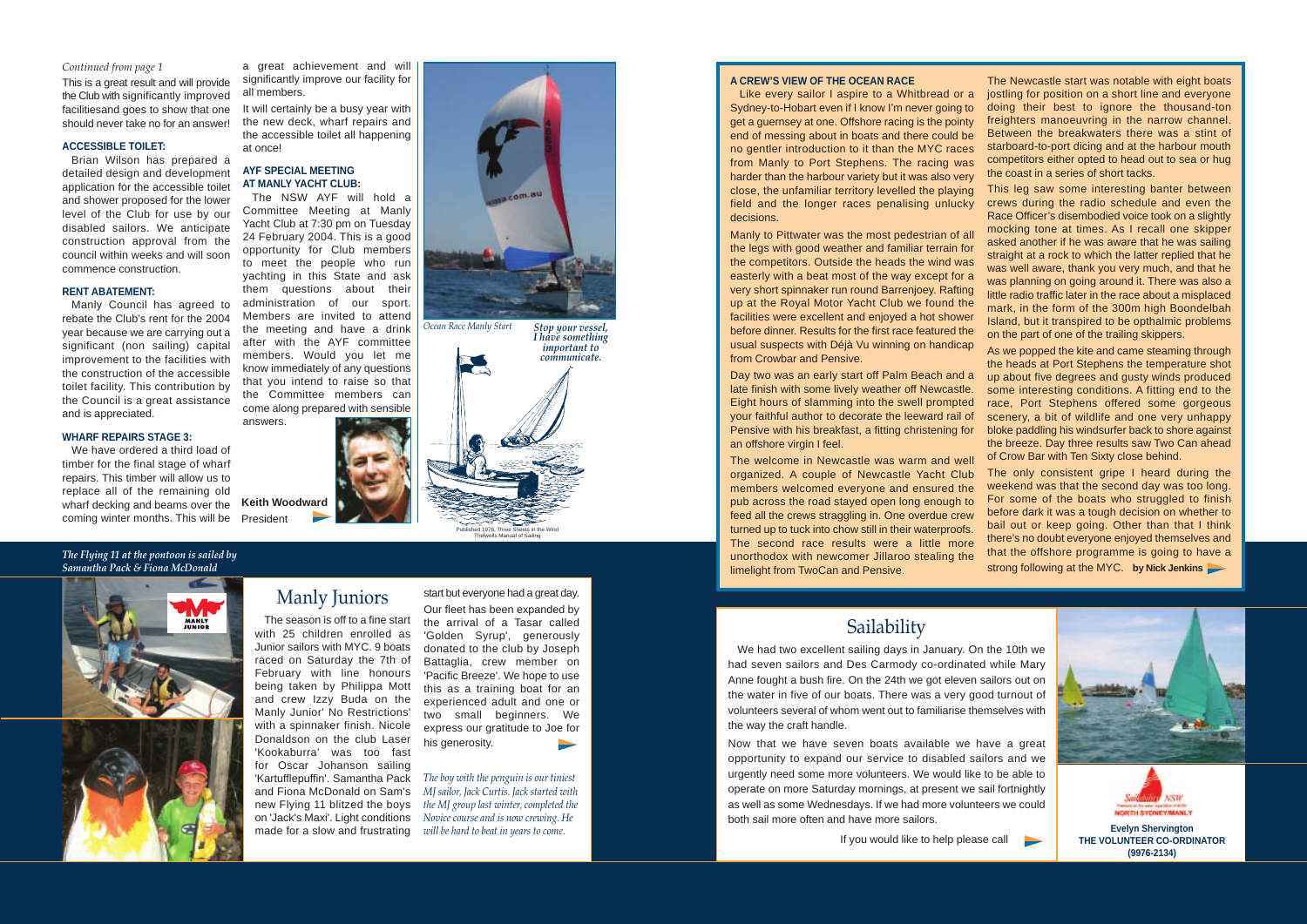#### **RIGHT OF WAY IN THE BACKWATERS**

In January, I went with my granddaughter to visit my daughter who lives in India. We decided to do something that is usually done only by fairly well-off Western or Indian tourists, which was to go to Aleppi, on the South West coast, and take a houseboat tour of Kerala Backwaters. This vast network of lagoons, rivers, lakes and canals fringes the coast of Kerala, and winds far inland. The larger boats are

motorized, travelling across a strong bump, and feet running shallow, palm fringed lakes, and narrow, shady canals. Along the way, are small settlements where people live on narrow spits of reclaimed land only a few metres wide. Although practically surrounded by water, they still manage to keep cows, pigs, chickens and ducks. The kids go to school, and the men go to work, using commuter ferries to get from their homes to the larger towns. So the houseboats are slowly cruising up or down the waters, while the ferries are busily buzzing from side to side. Who has the right of way? Your guess is as good as mine. The houseboats themselves have 1 or 2 bedrooms, a bathroom, a galley, and a sitting area. They are crewed by an engineer, a skipper and a cook. They are the shape of a rice barge, and have a tall prow at the bow, (well, it did have). We had eaten a good lunch, and settled down for a siesta, when suddenly, there were loud shouts,



up and down the boat. I poked my head out of the window and, lo and behold, we had no prow, a ferry right in front of us, and lots of shouting Indians on our boat, and on the ferry. Our skipper managed to paddle our boat to the side of the canal we were on, tied us up, borrowed a canoe which was lying on the bank, and rowed over to negotiate with the ferry driver, who was shaking his head in disgust, and trying to get away as quickly as possible.

It wasn't long before lots of officials arrived, including our tour organizer. A new boat was made available to us, and we were on our way, but not before we had about a hundred little Indian kids visiting us, asking for a pen. So I never found out what happened, who had the right of way, and whether our skipper or boat owner was covered by insurance, or whether he was paid for our trip.

**Eli Demeny**

#### **YELLOW JERSEY MATCH REPORT FRIDAY JAN 23RD**

Excess offends the ghost of Gowlland, sparking a wild thunder and lightning display during the most controversial round of the yellow jersey challenge yet.

It seems there are too many tossers in our club. That is in the garbage sense! We do have recycling you know and it depends on everyone separating their rubbish and putting it in the appropriate bin. Liz Troy is our hall hire co-ordinator and has this gruesome tale to tell.

Excess claimed line honours in both twilight competitions on Friday 23rd January with an excellent display of light wind sailing but failed to pay homage to the ghost that is marked by three cardinal markers off Dobroyd Head. Manly yachties know never to enter the "Bermuda Triangle" zone as the ghost of Gowlland will be raised. And indeed he was as was evident not long after the race with a massive thunderstorm.

It was in 1874 that Commander John T.E. Gowlland RN drowned while marking the Dobroyd Bombora. It is said he stood amidships on a calm day plotting the reef when the sea suddenly rose and tipped him and crew from their Butchers Boat. Despite being a strong swimmer he never made it to shore.

Ever since that day Manly Yacht Club members do not venture into the area, more from fear than anything else, but unfortunately it is also in the MYC rule book. So while Excess' skipper cannot recall being north of the South Cardinal several other boats witnessed his course and cursed the bad luck it would bring. In MYC tradition

(which no one really understands) a protest can not be lodged but it is up to the skippers once challenged to repent, withdraw from the race and call to Gowlland for mercy. Only by returning to the right side of the South cardinal and chanting this poem three times can Excess be excused and the ghost laid to rest.

After a long lay-off the Clubhouse needs some TLC and attention to various items. We are having a Working Bee at the Club on Saturday Feb 21 from 9am till about 1pm. All hands that can come will be greatly appreciated. Please let Chris Shead know beforehand if possible. Bring some basic tools if you have them! **THANKS CHRIS SHEAD Home: 9371-2975** 

*"Hail! Gowlland, man of Kent, our Navy's pride, To famous mariners by birth allied, Though who deep versed in geometric art, Provid'st the seaman with his priceless chart Wherein are seen, inscribed black and white,*

*The rocks and Sounding* 

*of each bay and bight."* Ghosts aside a great night was had by all crews with some close racing and some surprising times. Aida started first, five minutes ahead of Excess and Madama Butterfly which went at 18 minutes past. Choc Éclair was still starting way back and was not seen for most of the night as the winds gave the tail Enders a distinct disadvantage.

*When:* Saturday 8 May 11am Rally Start MYC (more details later !!!) *Where:* Under the Bridges (Harbour and Gladesville)

Excess opened an early lead on the downwind run to sow and pigs but Madama Butterfly closed in the beat back from Obelisk. The breeze filled in and it was at the south cardinal where Excess "cut the corner" gaining

## **DON'T BE A TOSSER**

"Just after Christmas I was down at the MYC to meet potential hall hirers who were, of course, late. With time to kill I decided to check everything was shipshape. I did a quick recce of the bins – all looked fine as they had been emptied that morning. Something compelled me to open the lids to double-check – big mistake, I was confronted by a foul putrid smell and a seething wriggling mass squirming around the bottom of the bin – maggots! Luckily for me (and sooo unlucky for him) I espied Colin Cameron – Club Captain and all round helpful-person-to–have-around-when-there-is-asmelly-mucky-job to-do.

The worst bin was the one left on the lower deck. The one people love to throw all sorts of crap in because they are too lazy to walk the extra ten metres to the bins outside. It's a hot day, the smell was gross, and Colin's wife was waiting patiently as we set to

scrubbing and washing down the bins on the ramp leading down to the water. And guess who decided to make a spot check on our activities – a lovely lady from Sydney Water who informed us that we cannot be allowed to tip maggots into the ocean (and there we were thinking we were doing the fish a favour). The job took a little longer as we had to swirl the contents of the bin onto the grass but at last we finished – four clean smelling bins no longer a-wriggling."

And the moral of this tale dear members? – please, please wrap your discarded food up well. The bins are emptied on a Tuesday so if you have rubbish to dispose of at the beginning of the week please take it home. You must also separate out all those empty wine and beer bottles. The council charges extra if the rubbish has to be sorted. If you can't read after a hot day in the sun remember bottles and cans go in the bins with yellow lids and cardboard in the blue ones. It's a simple system even yachties should get right, otherwise we'll have to start a maggot washing bin roster so as Colin and Liz don't have to do it ever again.

**Michael Troy**

#### **MINI SERIES OF 4 RACES - SUNDAY 7TH MARCH, 21ST MARCH, 4TH APRIL, 18TH APRIL**

13.25 start time. Sailing instructions, courses etc as set out in the MYC handbook. Entry form and fee to be lodged and paid in advance of each race or for series (can be copied from the web - www.myc.com.au or collected from the Penguin office on Wednesdays 9977 4000). Non club members with sailing dinghies welcome, so invite your friends (must have valid boat insurance).

**FURTHER ENQUIRES TO JULES LAWSON 9938 1776 WORKING BEE AT MYC**



*Our President on his Knees praying for a new kitchen up-grade?...because my knees are worn out!* 

This rather odd photo of Keith was taken Sat. am when he was fixing the water leak in the kitchen after the Hot Water system failure at Twilight sailing on Friday evening. Thanks Keith and Colin Cameron. *Magic! Keith down on his knees worked!*, we now have a NEW FRIDGE in the function room and new fridges for the kitchen VERY SOON, our "Ken Done" fridge has GONE a great start to the up-grade. Know any good deals going on kitchen cuboards? **CONTACT MARGO (Margaret Lucas) 9977 1611**

#### **INAUGURAL CABARITA CUP RACE & DINNER ... MARK YOUR DIARIES**

with finish at D'Alabora Marina - Cabarita Point *Costs:* Entry \$60 per boat (covers one nights berth, breakfast and prizes), Dinner \$40 p.p., Drinks - pay at Bar.

#### *Organiser:* **GREG MIDDLETON 0407-997977** (Call for more details and to register your interest)



another minute or so on Madama Butterfly and throwing the result into doubt.

In Manly Cove Excess out pointed Aida to be the first of all yachts to finish in an elapsed time of 1:12:42. Madama Butterfly 2nd 1:15:22. Choc 3rd 1:17:30 and Aida 4th 1:18:43.

Manly Yacht Club's quirky rules may have confused a few skippers, but as Excess was challenged at the post race barbie to admit to not sailing a proper course, but was not there to deny or agree she was awarded a 9 minute penalty as the first boat home overall while Penguinsail's Aida which came in second managed to score all the prizes and only get 6 minutes penalty.

After being stranded by the tender in North harbour one of the Manly crews finally managed to be picked up off their boat and enjoyed the hospitality of Simply Sailing crews at the Skiffies. However next social we will have to get there earlier so we can also enjoy the very tasty looking meal.

As far as who carries the yellow jersey into the next race?? The Excess crew of Mike, Gary, Tom, Barbara and Helen can only placate the ghost of Gowlland by handing the yellow jersey to Madama Butterfly. OOOH there's some controversy.

Until next week when the storms could be worse all hail Gowlland man of Kent!!!

**Match reporter Michael Troy**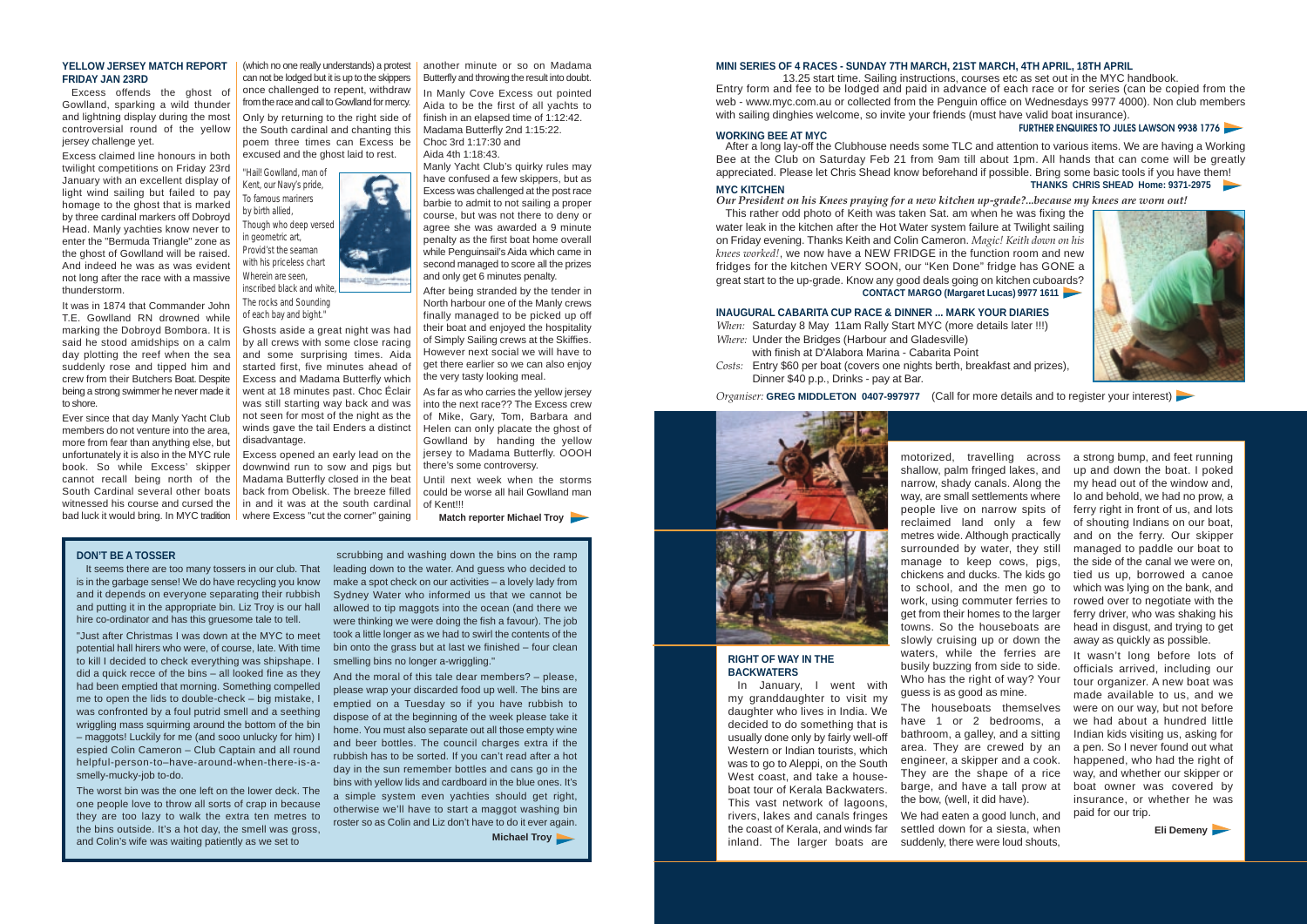# Inside view of the Sydney to Hobart

MYC sailing secretary Jim Nixon recently did his 10th Sydney-Hobart race on Pippin, a Farr 37 from the CYCA, and lived to tell the tale...

Sydney Harbour was its usual Boxing Day self panic, screaming and the sound of crunching fibreglass, and that was just the spectator fleet. For the crews of the 50-odd boats heading to Hobart it was time to take a few deep breaths and steel themselves for the task ahead: getting out the Heads without hitting anything. Our brief team chat with 20 minutes to the gun was brought to an abrupt end as Impeccable, a Peterson three-quarter tonner I had sailed on for many years, motored past yelling good-natured abuse. It would be a 627-mile grudge match, and they were taking the first swings. Their nickname for me was ``Judas'', although I don't think he ever did anything so inexcusable as jumping ship because the food was better. Revenge would be sweet (as would the sticky date pudding for dessert that night), I thought to myself.

The 10 knot east-sou'easter meant a shy spinnaker start, so we planned to get as close to the boat end of the line as possible. Unfortunately, 50 other skippers had the same idea. There was a lot of yelling but we managed to stay out of the front line (it's a long race, and a few seconds saved aren't worth the risk of a prang). As fortune would have it we had the Impeccable to windward and they were hoisting their spinnaker way too early. Up! up! up! I bellowed with glee as their kite flogged. It was round one to Pippin as we hooked into some bigger boats' stern waves for a free ride to the Heads. Super-maxis Skandia and Zana were already gone, with the spectator fleet giving chase, but then again we hadn't expected to be crossing tacks with the 98 footers - well, not until Bass Strait with us still heading to Hobart and them on their way home to Sydney. Our aim was to make it out the

Heads in piece and get some clear air and smooth water, which are so important for a little boat in the Hobart race.

By the time we rounded the first mark in the middle of the Heads the sea was like a washing machine on the "turbo" cycle. Pippin was up with a few of the bigger boats and we dumped the 1.5oz kite early and hoisted the No1 heavy for the reach out to the seamark a mile offshore. A quick clearing tack south paid dividends and we settled onto the quarter of Love and War, a classic wooden S&S 47-footer and twice winner of the race in the 1970s.

Next came the big decision: tack out on a "loser" course of 100-120 degrees to get into stronger south setting current offshore and hopefully more wind, or stay on port tack and a course of 185-195 magnetic and gamble on a shift to the east to lift us off the coast later in the night. All of a sudden the words "Always do your long legs first" came into my head. They were scrawled on the dunny door at a old sailing club I had frequented as a nipper. I had always thought it meant something about doing up your fly before leaving the toilet. Finally, after 40 years, the penny had dropped. "Don't tack", I mumbled with my mouth full of sticky date pudding. "Keep going south. Impeccable will." That was good enough for the PBO (poor bloody owner) who had too many other things to think of at the time like how to pay his insurance premium for the race. South was the course, and we settled down into three-hour watches with the compass glowing "185" for the long and vital first night.

*To be continued*

#### **IF YOU MUST PULL OUT!**

If you start a race and do not finish the race you must phone the race officer ASAP to let them know you have pulled out. Otherwise the finish boat has to wait at the finish line longer than necessary and the mark laying boat has to see if you are in trouble or back at your mooring.

### **SECURITY SECURITY**

Our alarmed security control system has had to be replaced. New key pads have been installed and we will soon be changing all code numbers to improve security. Your 4 digit codes remain unchanged at this stage BUT this code must now be used to re-activate the alarm system. All members (and non-members with a valid need) can have a key and should know how to deal with the alarm system – please ask if you need a demo.

Our Club premises must be kept locked at all times (except when a scheduled Club event is taking place). Strangers are using our wharf as a pick up and drop off point and this may expose us to liability and put our insurance cover and premium at risk. We have also recently had a break in and equipment stolen from the sailing office. So please lock up! This includes all doors upstairs and down, as well as the roller doors and doors on to the wharf area.

|                          | <b>DIARY DATES</b>                   |
|--------------------------|--------------------------------------|
| Fri 20 Feb               | Tyrrells Twilight 13.                |
| Sat 21 Feb               | <b>MJs Training &amp; State</b>      |
|                          | Championships                        |
| Sat 21 Feb               | Working Bee 9-1pm                    |
| Sun 22 Feb               | APS 4 - Yts Div 1 & 2                |
| Mon 23 Feb               | Sailing                              |
|                          | <b>Committee Meeting</b>             |
| Tue 24 Feb               | <b>NSW AYF</b>                       |
|                          | <b>Committee Meeting</b>             |
|                          | Wed 25 Feb Sailability - Fisher Rd   |
| Fri 27 Feb               | Tyrrells Twilight 14.                |
| Sat 28 Feb               | MJs - Teams Racing                   |
|                          | Sailability - Sailing                |
| Sun 29 Feb               | WT 3 - OK Dinghies                   |
| Mon 1 Mar                | <b>Board Meeting</b>                 |
| Fri 5 Mar                | <b>Tyrrells Twilight 15.</b>         |
| <b>Sat 6 Mar</b>         | <b>MJs - APS 3 &amp; CC4</b>         |
| <b>Sun 7 Mar</b>         | <b>Mini Series</b>                   |
| <b>Sun 7 Mar</b>         | Yts Div 1 - APS 5 -                  |
|                          | CC 8 - Yts Div 2 -                   |
|                          | APS 5 & FL 8                         |
| Wed 10 Mar Sailability - |                                      |
|                          | <b>MAPS &amp; MS</b>                 |
| Fri 12 Mar               | Tyrrells Twilight 16.                |
| Sat 13 Mar               | Sailability -                        |
|                          | Sailing & BIRDS                      |
|                          | Sun 14 Mar Women's Challenge         |
| Fri 19 Mar               | Withdrawal Cup 1.                    |
| <b>TY ROSTER CREW:</b>   | Call Ann Webber on 9948 6724 please. |